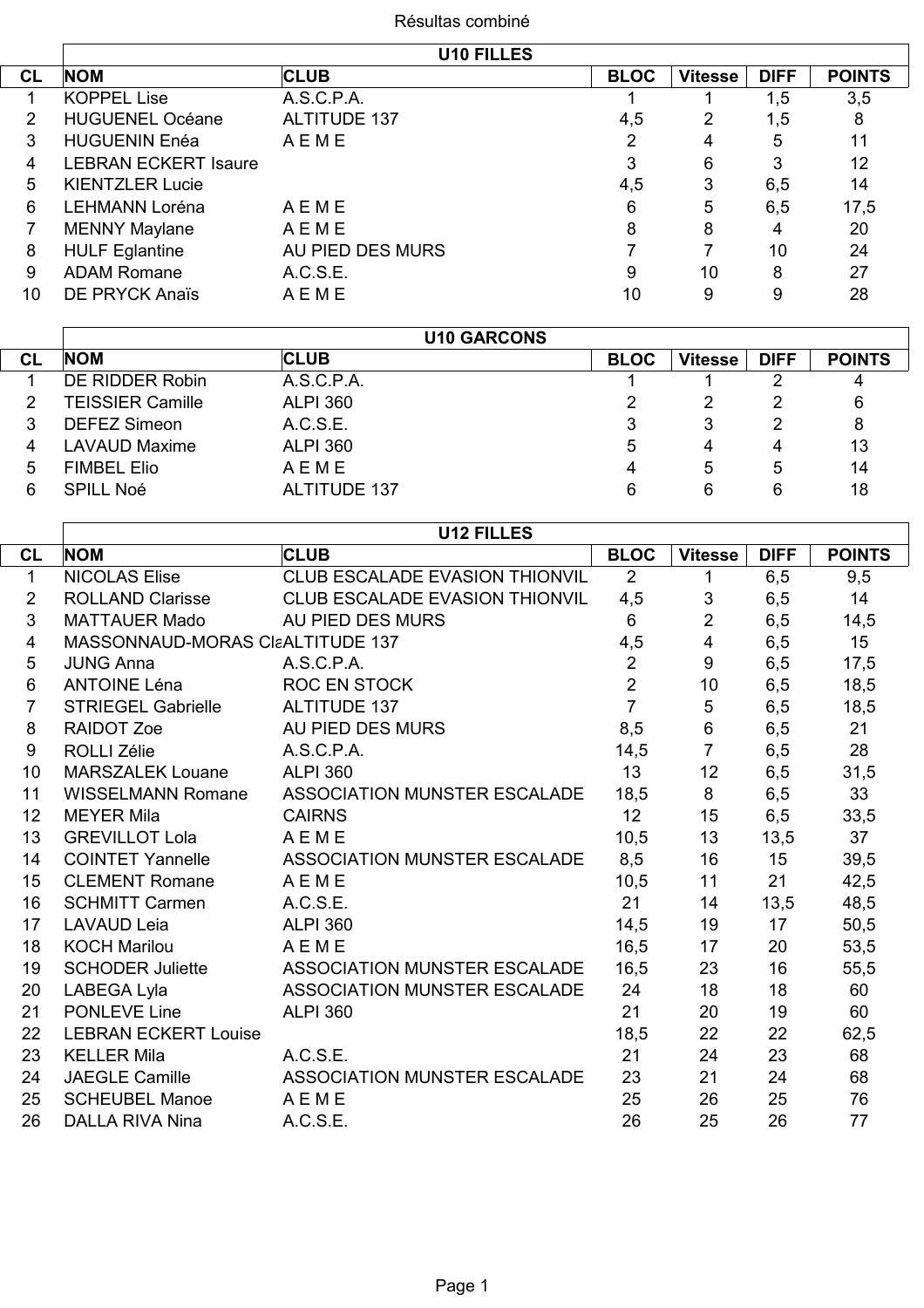$\overline{\phantom{a}}$ 

Γ

|           | <b>U12 GARCONS</b>      |                                       |             |                |             |               |  |
|-----------|-------------------------|---------------------------------------|-------------|----------------|-------------|---------------|--|
| <b>CL</b> | <b>NOM</b>              | <b>CLUB</b>                           | <b>BLOC</b> | <b>Vitesse</b> | <b>DIFF</b> | <b>POINTS</b> |  |
|           | <b>MEINRAD Elias</b>    | AEME                                  | 2           |                |             | 4             |  |
| 2         | <b>WERNAIN Theo</b>     | ASSOCIATION MUNSTER ESCALADE          | 4           | 2              | 3,5         | 9,5           |  |
| 3         | <b>ROLLAND Maxime</b>   | <b>CLUB ESCALADE EVASION THIONVIL</b> | 2           | 5              | 3,5         | 10,5          |  |
| 4         | <b>KIENTZLER Martin</b> |                                       | 6           | 3              | 3,5         | 12,5          |  |
| 5         | <b>SPILL Quentin</b>    | <b>ALTITUDE 137</b>                   | 2           | 10             | 3,5         | 15,5          |  |
| 6         | <b>HEINRICH Victor</b>  | <b>ALTITUDE 137</b>                   | 9           | 4              | 6,5         | 19,5          |  |
|           | DEFEZ Justin            |                                       | 5           | 9              | 6,5         | 20,5          |  |
| 8         | <b>GEISSER Robin</b>    | AEME                                  |             | 8              | 9           | 24            |  |
| 9         | <b>BITTERLY Gabriel</b> | ASSOCIATION MUNSTER ESCALADE          | 8           | 6              | 10          | 24            |  |
| 10        | <b>MOUGEL Antonin</b>   | ASSOCIATION MUNSTER ESCALADE          | 11          |                | 8           | 26            |  |
| 11        | <b>THIOLIERE Eliot</b>  | ASSOCIATION MUNSTER ESCALADE          | 10          | 11             | 11          | 32            |  |
| 12        | <b>KOHLER Mathis</b>    | AEME                                  | 12          | 12             | 12          | 36            |  |

|                | <b>U14 FILLES</b>                                |                                     |                |                |                |               |  |
|----------------|--------------------------------------------------|-------------------------------------|----------------|----------------|----------------|---------------|--|
| <b>CL</b>      | <b>NOM</b>                                       | <b>CLUB</b>                         | <b>BLOC</b>    | <b>Vitesse</b> | <b>DIFF</b>    | <b>POINTS</b> |  |
| 1              | <b>ROSENBLATT Sacha</b>                          | AU PIED DES MURS                    | 1              | 1              | 3              | 5             |  |
| $\overline{2}$ | <b>JUBERT Chloé</b>                              | A.S.C.P.A.                          | 2              | $\overline{2}$ | $\overline{2}$ | 6             |  |
| 3              | <b>ROLLI Nawel</b>                               | A.S.C.P.A.                          | 4              | 3              | 1              | 8             |  |
| 4              | POPP Miléna                                      | <b>ALTITUDE 137</b>                 | 3              | 4              | $\overline{4}$ | 11            |  |
| 5              | <b>DAROUS Manon</b>                              | ALTITUDE 137                        | 9              | 6              | 5              | 20            |  |
| 6              | <b>OUGIER Solene</b>                             | ROC EN STOCK                        | 12             | 5              | $\overline{7}$ | 24            |  |
| $\overline{7}$ | <b>LANNEAU Ellora</b>                            | ASSOCIATION MUNSTER ESCALADE        | 8              | 8              | 10             | 26            |  |
| 8              | <b>BUECHER Elise</b>                             | <b>ASLM</b>                         | 5              | $\overline{7}$ | 14,5           | 26,5          |  |
| 9              | <b>SCHMITT Paola</b>                             | <b>ALTITUDE 137</b>                 | $\overline{7}$ | 12             | 11             | 30            |  |
| 10             | <b>QUINTARD Emma</b>                             | <b>ALTITUDE 137</b>                 | 13             | 10             | 8              | 31            |  |
| 11             | MARCHAL-SCHUTZGER M&ASSOCIATION MUNSTER ESCALADE | 11                                  | 16             | 6              | 33             |               |  |
| 12             | <b>WALZER Lea</b>                                | AEME                                | 10             | 9              | 14,5           | 33,5          |  |
| 13             | <b>BELLE Camille</b>                             | A.C.S.E.                            | 19             | 13             | 9              | 41            |  |
| 14             | DJEBOURI-NGBWA Andréa ALTITUDE 137               |                                     | 6              | 11             | 25             | 42            |  |
| 15             | <b>SCHMITT Marjane</b>                           | A.C.S.E.                            | 23             | 14             | 12             | 49            |  |
| 16             | <b>OHL Amélie</b>                                | ALTITUDE 137                        | 14,5           | 20             | 16             | 50,5          |  |
| 17             | LEFRANCOIS Margaux                               | <b>ALTITUDE 137</b>                 | 16             | 22             | 13             | 51            |  |
| 18             | <b>DEMANGE Manon</b>                             | AEME                                | 14,5           | 15             | 22             | 51,5          |  |
| 19             | <b>FIMBEL Jade</b>                               | AEME                                | 20             | 18             | 17             | 55            |  |
| 20             | <b>WISSELMANN Garance</b>                        | ASSOCIATION MUNSTER ESCALADE        | 17,5           | 19             | 19             | 55,5          |  |
| 21             | <b>KOENIG Grace</b>                              | AU PIED DES MURS                    | 23             | 17             | 18             | 58            |  |
| 22             | <b>TETAUIRA Hinatéa</b>                          | ASSOCIATION MUNSTER ESCALADE        | 17,5           | 24             | 21             | 62,5          |  |
| 23             | <b>BESSERER Clementine</b>                       | ASSOCIATION MUNSTER ESCALADE        | 23             | 21             | 20             | 64            |  |
| 24             | <b>CHAUMANDE Eloïse</b>                          | <b>CAIRNS</b>                       | 23             | 23             | 23             | 69            |  |
| 25             | <b>GANGLOFF Sarah</b>                            | <b>ASSOCIATION MUNSTER ESCALADE</b> | 23             | 25             | 24             | 72            |  |

|           |                         | <b>U14 GARCONS</b>                    |             |                |             |               |
|-----------|-------------------------|---------------------------------------|-------------|----------------|-------------|---------------|
| <b>CL</b> | <b>NOM</b>              | <b>CLUB</b>                           | <b>BLOC</b> | <b>Vitesse</b> | <b>DIFF</b> | <b>POINTS</b> |
|           | <b>GERSPACH Alex</b>    | <b>CLUB ESCALADE EVASION THIONVIL</b> |             |                | 1,5         | 3,5           |
| 2         | PFIFFERLING Titouan     | A.S.C.P.A.                            | 3           | 3              | 1,5         | 7,5           |
| 3         | <b>ROBIN Gatien</b>     | A.S.C.P.A.                            |             | 2              | 4           | 8             |
| 4         | <b>HIMBERT Leopold</b>  | <b>CLIMB UP WITTENHEIM</b>            | 5           | 4              | 5           | 14            |
| 5         | <b>APPERE Marius</b>    | A.S.C.P.A.                            | 6           | 5              | 3           | 14            |
| 6         | <b>ROZIER Arthur</b>    | <b>ALTITUDE 137</b>                   | 7,5         |                |             | 21,5          |
|           | <b>BUECHER Philémon</b> | ASLM                                  | 11          | 6              | 6           | 23            |
| 8         | <b>MEINRAD Yael</b>     | AEME                                  | 4           | 11             | 10          | 25            |
| 9         | <b>CHAGUE Nolann</b>    | <b>ALPI 360</b>                       | 9           | 10             | 8           | 27            |